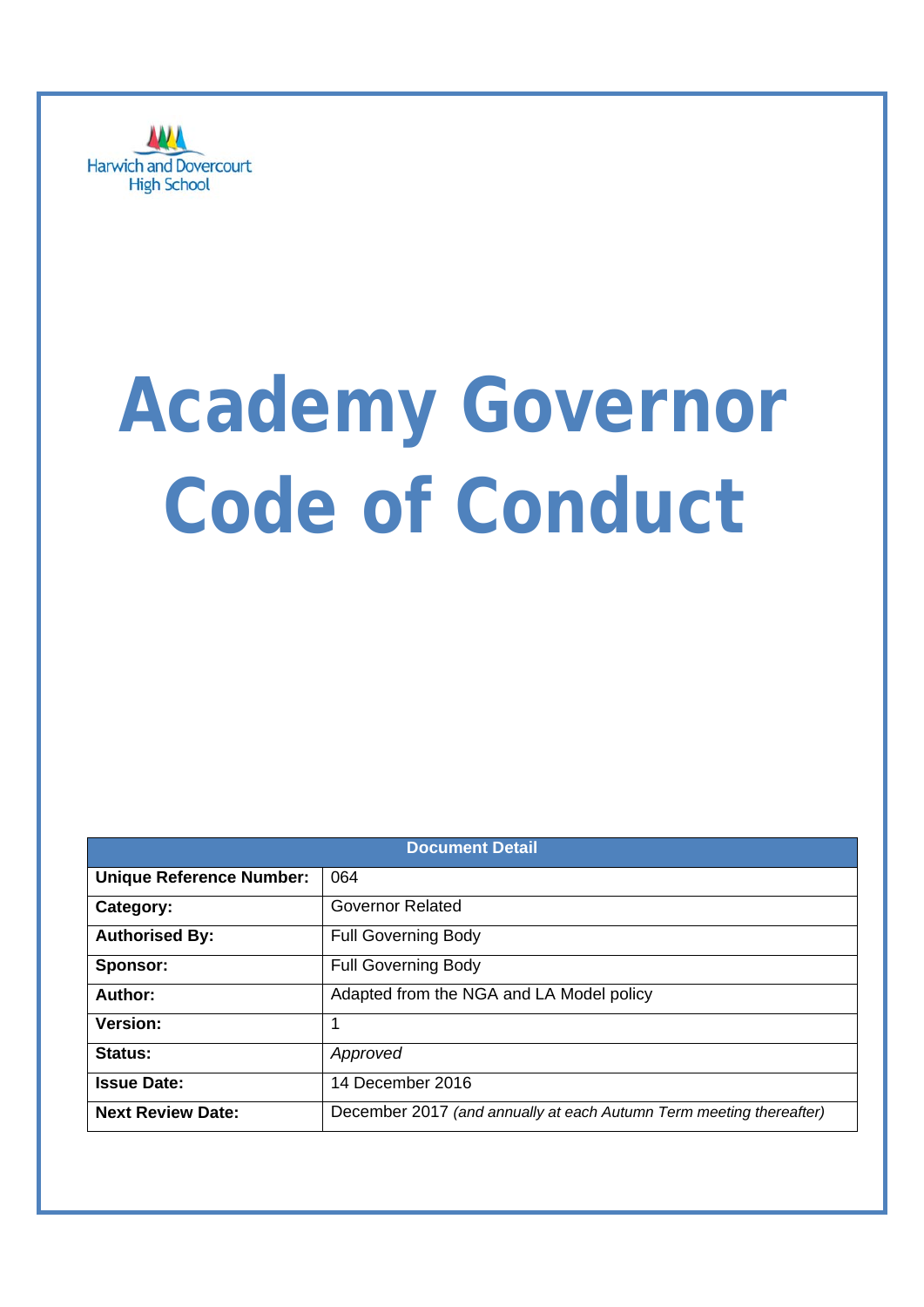

## **Ownership and Control**

## **History**

| <b>Version</b> | <b>Author</b>                        | <b>Dated</b>   | <b>Status</b> | <b>Details</b>                                                                     |
|----------------|--------------------------------------|----------------|---------------|------------------------------------------------------------------------------------|
|                | Based on<br>NGA and<br>ECC<br>models | September 2015 | Approved      | Approved by the Full Governing Body<br>on 23 September 2015                        |
|                |                                      |                |               | Approved by the Full Governing Body<br>without amendment on 10 December<br>2015    |
|                |                                      |                |               | Re-approved by the Full Governing<br>Body without amendment on 14<br>December 2016 |

#### **Intended Audience**

| <b>Intended Audience</b>         | Intended Method of Distribution |  |
|----------------------------------|---------------------------------|--|
| Governors, prospective Governors | Sharepoint                      |  |
|                                  |                                 |  |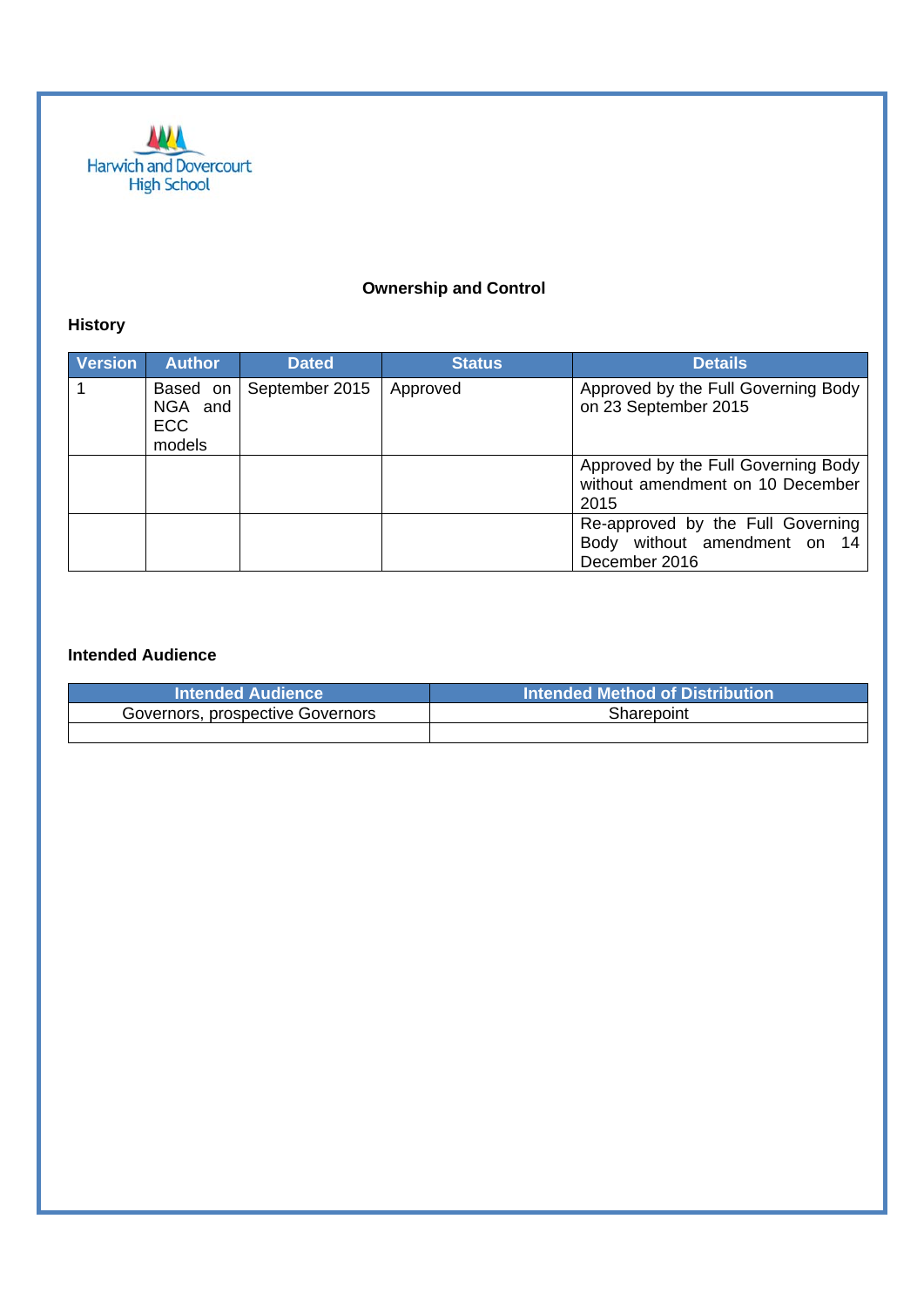

## **Code of Conduct for Academy Governors**

*This code sets out the expectations on, and commitment required from, Academy Governors in order for the Governing Body to properly carry out its work within the school and the community.* 

*New Governors will be expected to sign up to the Code of Conduct prior to appointment.* 

*All Governors will also be asked to reaffirm their commitment to its content at the first meeting of each new academic year.* 

**Adapted from the NGA Code of Practice for Academy School Governors (2014 version) and the Essex County Council Model Code of Conduct for Academy School Governors**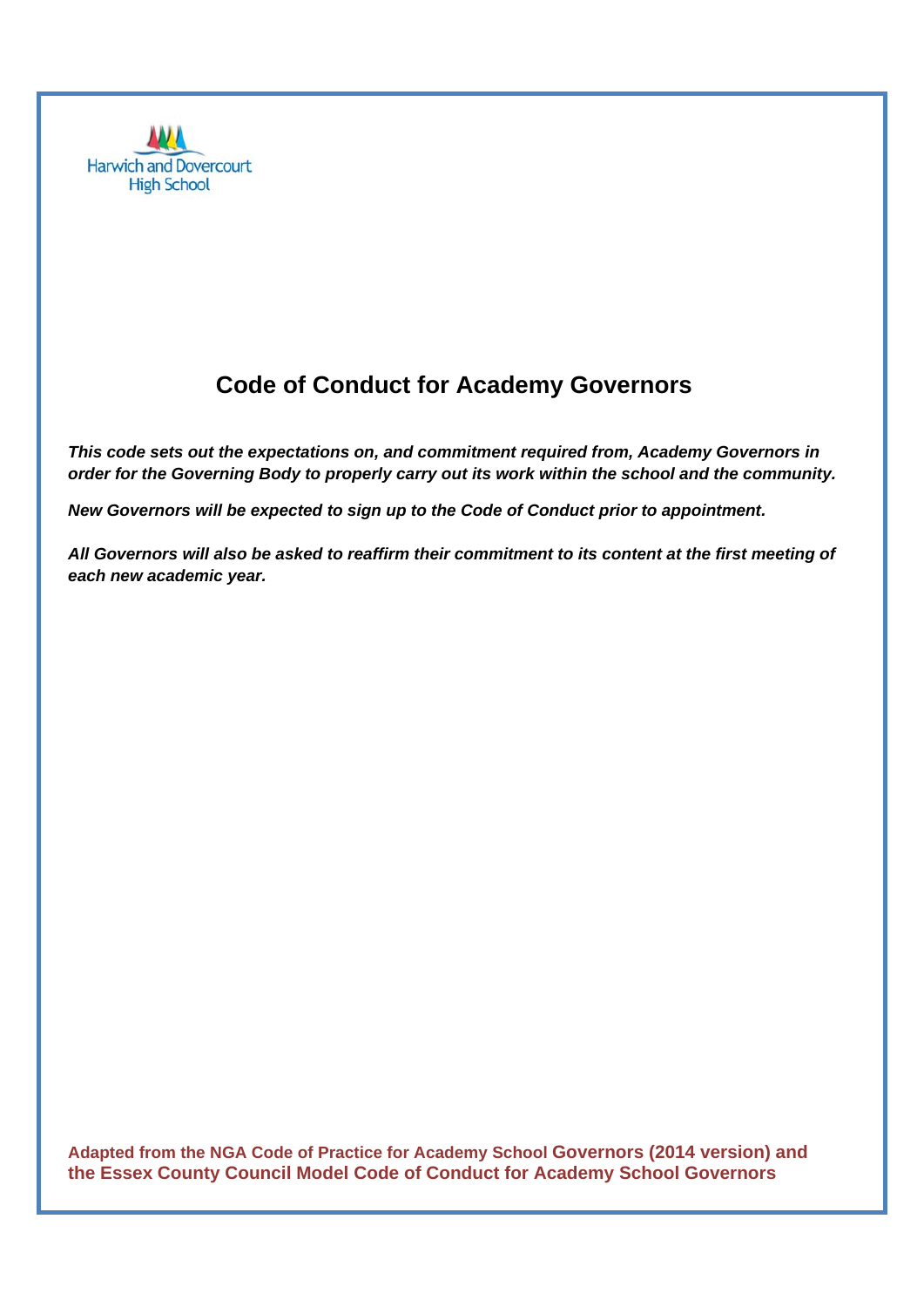

# **Code of Conduct for Academy Governors**

The Governing Body is the Academy's accountable body and is responsible for the conduct of the school and for promoting high standards. The Governing Body aims to ensure that students are attending a successful school which provides them with a good education and supports their well-being.

#### **The Governing Body has the following core functions:**

#### **Establishes the strategic direction by**:

- setting the values, aims and objectives for the school
- agreeing the policy framework for achieving those aims and objectives
- agreeing the school improvement strategy and monitoring priorities and targets
- setting statutory duties and targets
- appointing the Headteacher

#### **Challenges and supports the school by monitoring, reviewing and evaluating:**

- the implementation and effectiveness of the policy framework;
- the implementation and effectiveness of the school improvement strategy;
- progress towards targets;
- the budget and the staffing structure.

#### **Ensures probity by:**

- setting and monitoring the budget
- monitoring spending against the budget
- ensuring value for money is obtained
- ensuring risks to the organisation are managed

#### **Ensures accountability by**:

- performance managing the Headteacher and holding him/her to account for the performance of the school;
- monitoring school self-evaluation
- responding to Ofsted reports when necessary;
- ensuring stakeholders and the wider community are involved, consulted and informed as appropriate;

#### **For the Governing Body to carry out its role effectively, Governors must be:**

- prepared and equipped to take their role and responsibilities seriously;
- acknowledged as the accountable body by the lead professionals;
- supported by the appropriate authorities in that task;
- willing and able to monitor and review their own performance.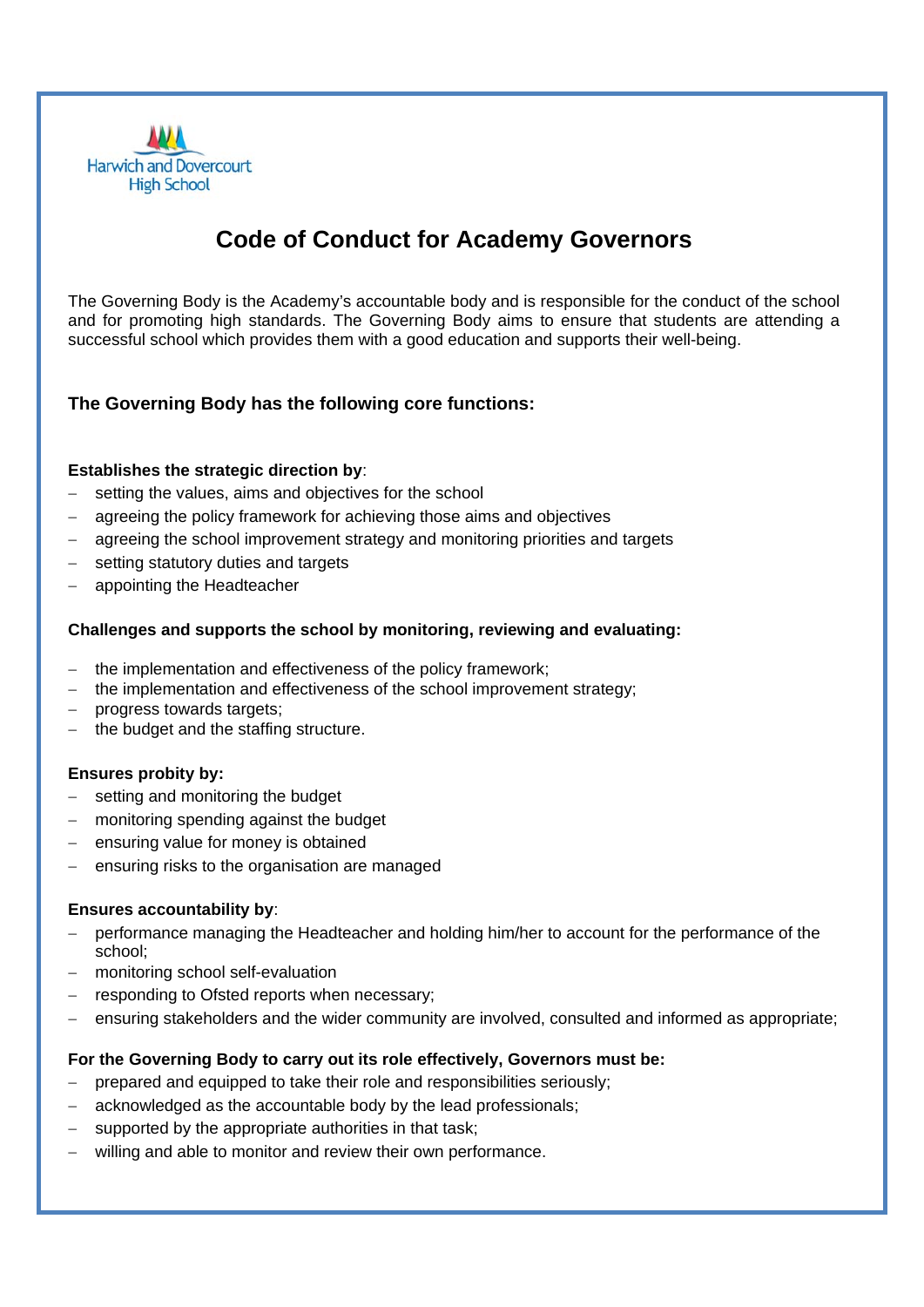

#### **As individuals on the Governing Body we agree to the following:**

#### **1.0 Role & Responsibilities**

- 1.1 We understand the purpose of the Governing Body and the role of the Headteacher.
- 1.2 We are aware of and accept the Seven Nolan Principles of Public Life as shown in Appendix A.
- 1.3 We accept that we have no legal authority to act individually, except when the Governing Body has given us delegated authority to do so, and therefore we will only speak on behalf of the Governing Body when we have been specifically authorised to do so. We accept collective responsibility for all decisions made by the Governing Body or its delegated agents. This means that we will not speak against majority decisions outside the Governing Body meeting.
- 1.4 We have a duty to act fairly and without prejudice, and in so far as we have responsibility for staff, we will fulfil all that is expected of a good employer.
- 1.5 We will encourage open government and will act appropriately.
- 1.6 We will consider carefully how our decisions may affect the community and other schools.
- 1.7 We will always be mindful of our responsibility to maintain and develop the ethos and reputation of our school. Our actions within the school and the local community will reflect this.
- 1.8 In making or responding to criticism or complaints affecting the school we will follow the procedures established by the Governing Body.
- 1.9 We will use social networking sites responsibly and ensure that neither our personal or professional reputation, nor the school's reputation, is compromised by inappropriate postings or behaviour.
- 1.10 We will actively support and challenge the Headteacher.

#### **2.0 Commitment**

- 2.1 We acknowledge that accepting office as a Governor involves the commitment of significant amounts of time and energy.
- 2.2 We will each involve ourselves actively in the work of the Governing Body, and accept our fair share of responsibilities, including appointment to committees, panels or working groups.
- 2.3 We will not go beyond our duties as Governors or act outside of the powers of authority conveyed on us, and acknowledge that were we to do so, we could be held liable to the school and /or third parties.
- 2.4 We will make full efforts to attend all meetings, and when we cannot attend we will explain the reasons in advance.
- 2.5 We will get to know the school well and respond to opportunities to involve ourselves in school activities.
- 2.6 We will visit the school, with all visits to school arranged in advance with the staff and undertaken within the framework established by the Governing Body and agreed with the Headteacher.
- 2.7 We will take our individual and collective needs for training and development seriously, and will undertake relevant training
- 2.8 We accept that in the interests of open government our names, terms of office, roles on the Governing Body, category of governor, appointing body and declared business interests may be published on the school's website.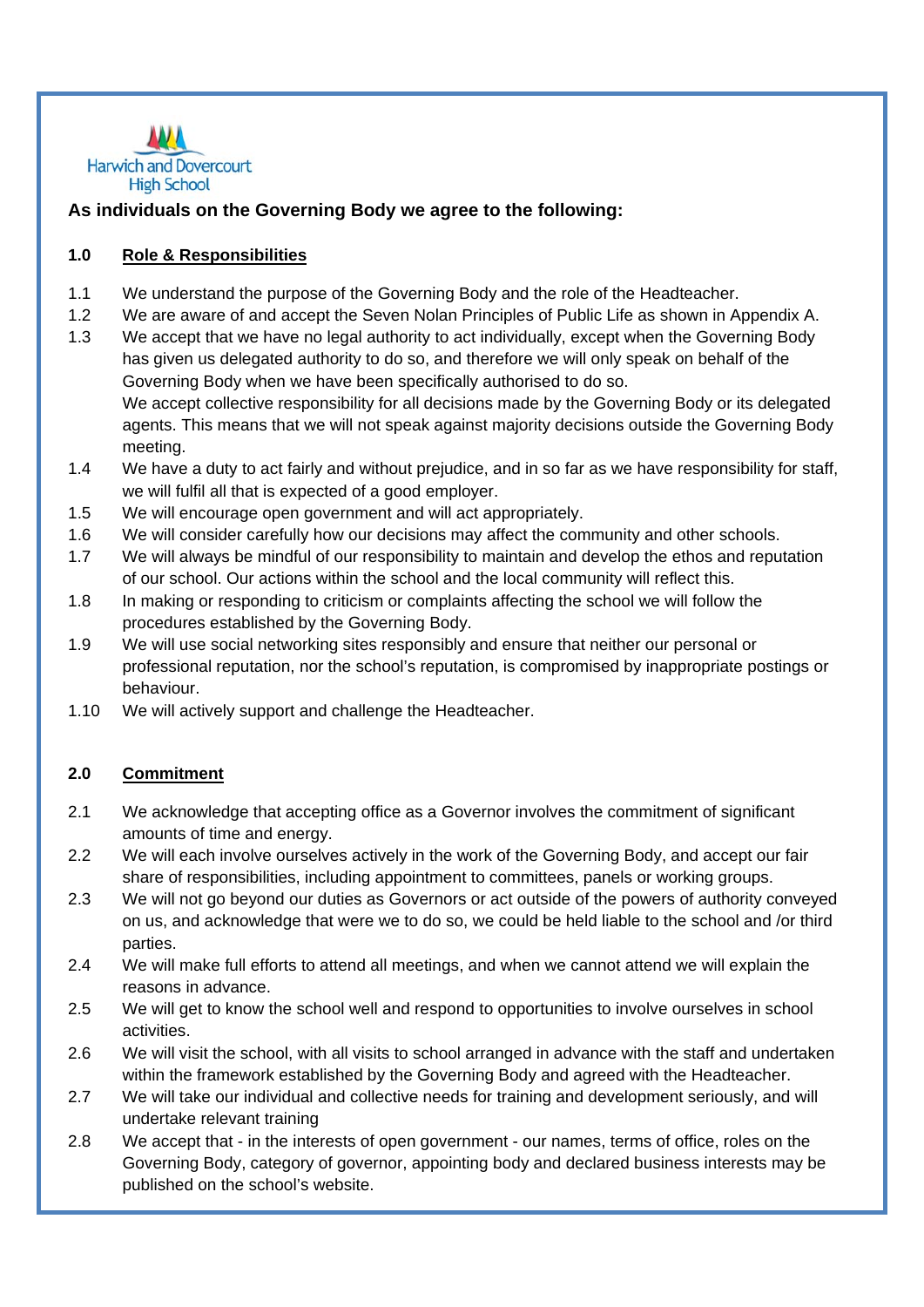

#### **3.0 Relationships**

- 3.1 We will strive to work as a team in which constructive working relationships are actively promoted.
- 3.2 We will express views openly, courteously and respectfully in all our communications.
- 3.3 We will support the Chair in the role of ensuring appropriate conduct both at meetings and all times.
- 3.4 We are prepared to answer queries from other Governors in relation to delegated functions and take into account any concerns expressed, and we will acknowledge the time, effort and skills that have been committed to the delegated function by those involved.
- 3.5 We will seek to develop effective working relationships with the Headteacher, staff and parents, the Local Authority and other relevant agencies and the community.

#### **4.0 Confidentiality**

- 4.1 We will observe complete confidentiality when matters are deemed confidential, or where they concern specific members or groups of staff, pupils or restricted budgets, both inside or outside school.
- 4.2 We will exercise the greatest prudence at all times when discussions regarding school business arise outside a Governing Body meeting.
- 4.3 We will not reveal the details of any Governing Body vote.

#### **5.0 Conflicts of interest**

- 5.1 We will record any pecuniary or other business interest (including those related to people we are connected with) that we have in connection with the Governing Body's business in the Register of Business Interests and ensure that this information is kept up to date. We accept that the Register of Business Interests will be published on the school's website.
- 5.2 We will declare any personal interest or loyalty (pecuniary or non-pecuniary) which could be perceived as a conflict of interest as soon as possible – if a matter arises in a meeting, we understand that we will be required to leave the meeting for the appropriate length of time either voluntarily or at the Chair's request..
- 5.3 We will not use the position of Governor to benefit ourselves, other individuals or other agencies we may be associated with.
- 5.4 We will speak, act and vote in the best interests of the school as a whole and not as a representative of any group or individual (even if elected to the Governing Body).
- 5.5 We will always base our views and decisions on matters put before Governors on an impartial assessment of the available facts.
- 5.6 We will record any hospitality or gifts received in the Hospitality and Gifts Register.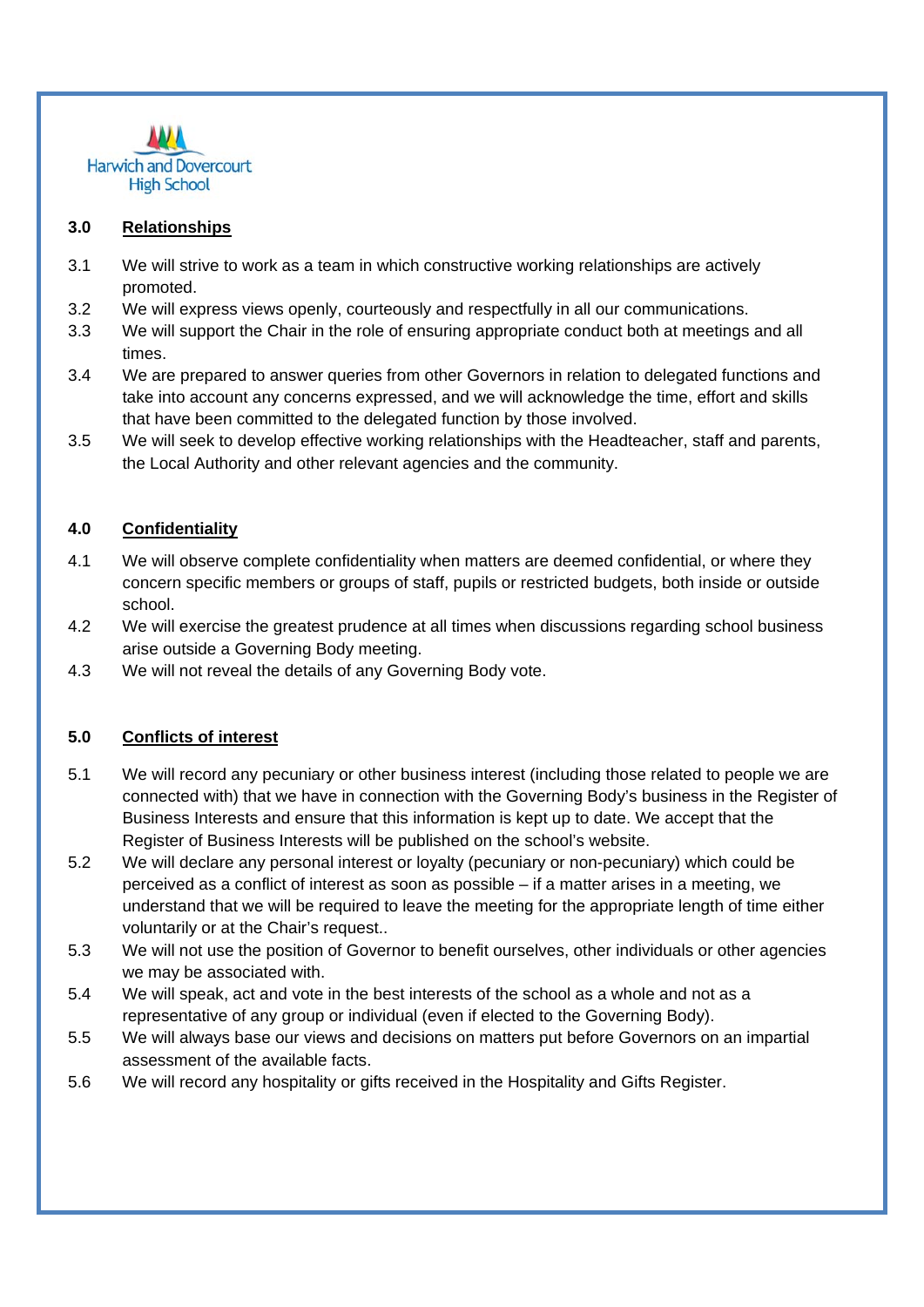

#### **Breach of this code of conduct**

In the event of an allegation being made that this code has been breached, the Chair of Governors will investigate the matter (or appoint another Governor to do so) in accordance with the procedure shown at Appendix B.

Should it be the Chair of Governors who is believed to have breached this code, the Vice Chair of Governors will investigate the matter (or appoint another Governor to do so) in accordance with the procedure shown at Appendix B.

Any allegation of a breach of this code which involves safeguarding shall be immediately referred to the designated school safeguarding lead for investigation and action in accordance with the school's adopted safeguarding procedures.

For Staff Governors, any allegation of a breach of this code which involves behaviour or action which could also constitute a breach of the Staff Code of Conduct shall be immediately referred to the appropriate SLT member in the Line Management structure for investigation and action in accordance with the school's adopted procedures.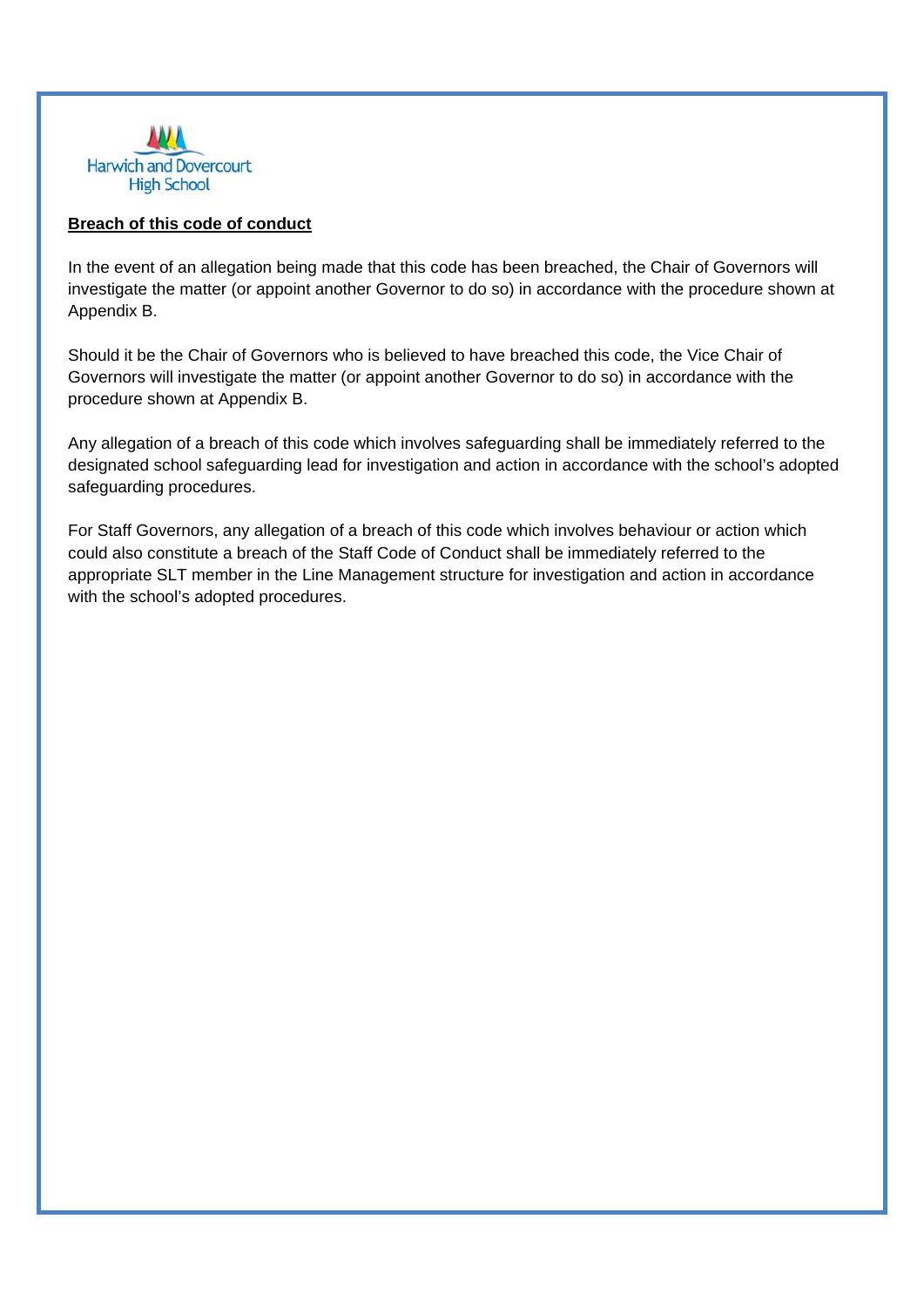

#### **APPENDIX A**

#### **The Seven Principles of Public Life**

*(Originally published by the Nolan Committee: The Committee on Standards in Public Life was established by the then Prime Minister in October 1994, under the Chairmanship of Lord Nolan, to consider standards of conduct in various areas of public life, and to make recommendations).* 

**Selflessness** - Holders of public office should act solely in terms of the public interest. They should not do so in order to gain financial or other material benefits for themselves, their family, or their friends.

**Integrity** - Holders of public office should not place themselves under any financial or other obligation to outside individuals or organisations that might seek to influence them in the performance of their official duties.

**Objectivity** - In carrying out public business, including making public appointments, awarding contracts, or recommending individuals for rewards and benefits, holders of public office should make choices on merit.

**Accountability** - Holders of public office are accountable for their decisions and actions to the public and must submit themselves to whatever scrutiny is appropriate to their office.

**Openness** - Holders of public office should be as open as possible about all the decisions and actions that they take. They should give reasons for their decisions and restrict information only when the wider public interest clearly demands.

**Honesty** - Holders of public office have a duty to declare any private interests relating to their public duties and to take steps to resolve any conflicts arising in a way that protects the public interest.

**Leadership** - Holders of public office should promote and support these principles by leadership and example.